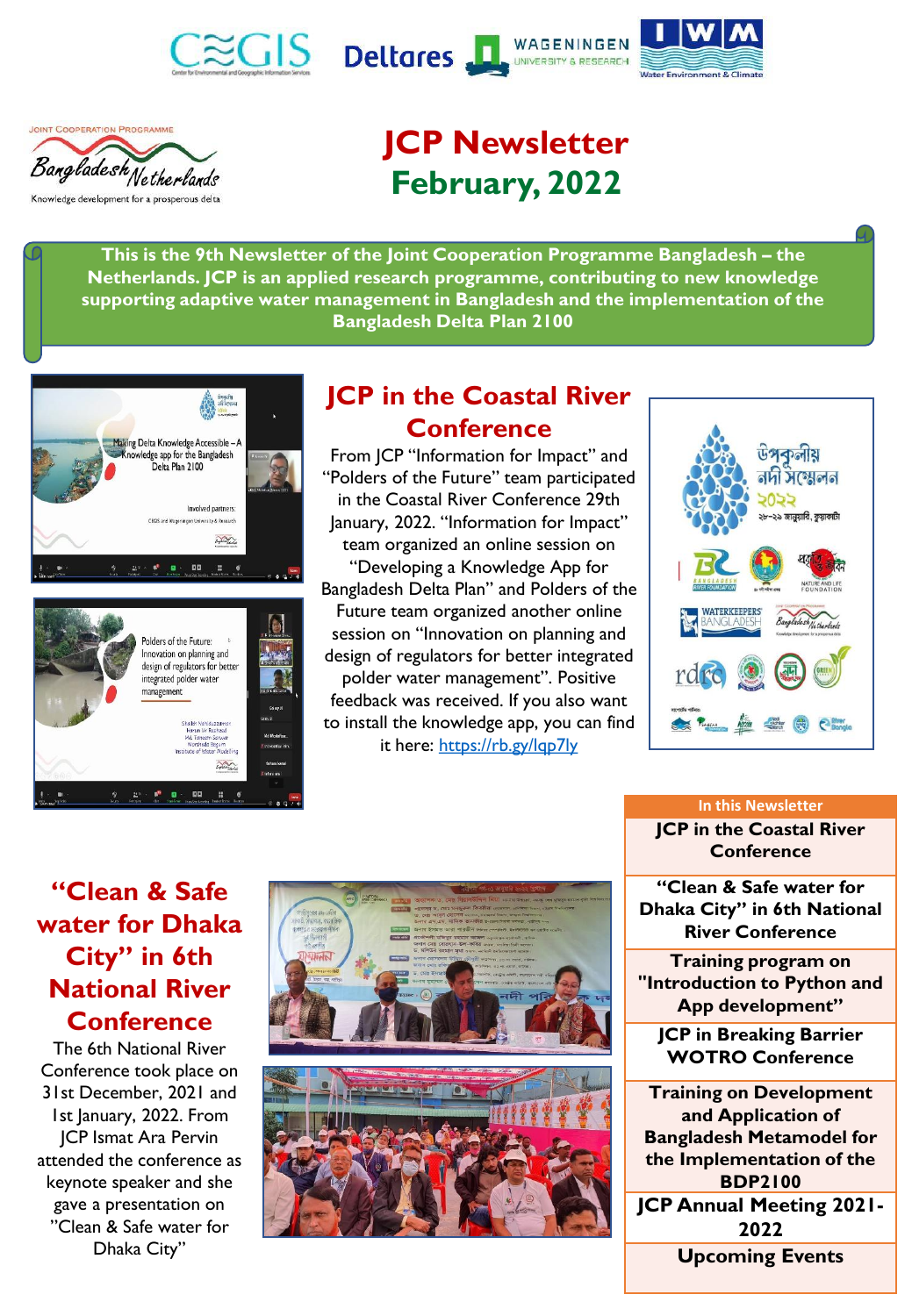This is the 9th Newsletter of the Joint Cooperation Programme Bangladesh - the Netherlands. JCP is an applied research programme, contributing to new knowledge supporting adaptive water management in Bangladesh and the implementation of the **Bangladesh Delta Plan 2100** 



### **Training program on "Introduction to Python and App development"**

As a part of capacity building, JCP arranged a four days training program, on "Introduction to Python and App development" aiming to develop knowledge and skills of the professionals on Python programming language and its use in app development. In the Information for Impact sub-project, JCP is developing a knowledge app named "Delta Plan 2100" to facilitate access to information in their smartphones. The app displays location-based information on Delta Plan 2100, water availability, critical temperature thresholds, flood risk, soil parameters, agricultural practices, spatial planning and climate risk, vulnerability related information and so on. The app is available for download (https://rb.gy/lqp7ly) and a small video is found in the JCP website at the Information for Impact sub project page ([www.jcpbd.nl](http://www.jcpbd.nl/)).





#### **NWO WOTRO UDW Conference 2021**

**Engaging With Policy Development** learned from different What have we ul outcom





Side by side research to engage with policy<br>development – experiences<br>in the Joint Cooperation<br>Programme (JCP)

## **JCP in Breaking Barrier WOTRO Conference**

JCP experiences were shared in the very interesting "Breaking Barrier WOTRO Conference" session: engagement with policy development. Mr Mafidul Islam of GED gave a keynote and Giasuddin Choudhury, Veena Srinivasan, Laurent Umans were in the panel. Md Shah Alam Khan facilitated it. Catharien Terwisscha van Scheltinga gave a contribution on behalf of JCP, presenting the applied research that takes place in the JCP projects 'side by side' with the implementation process. In summary it was stated in the session that knowledge is not easily shared, there is a need to translate it for yourself. Compiling is required, bringing knowledge together, and to create a shared understanding. Success in this, is different for all stakeholders in the process. It requires time and effort. More information, a.o. the magazine with the report of the Breaking Barriers conference can be found at (https://www.nwo.nl/en/breaking-barriers[urbanising-deltas-world-final-conference\)](https://www.nwo.nl/en/breaking-barriers-urbanising-deltas-world-final-conference)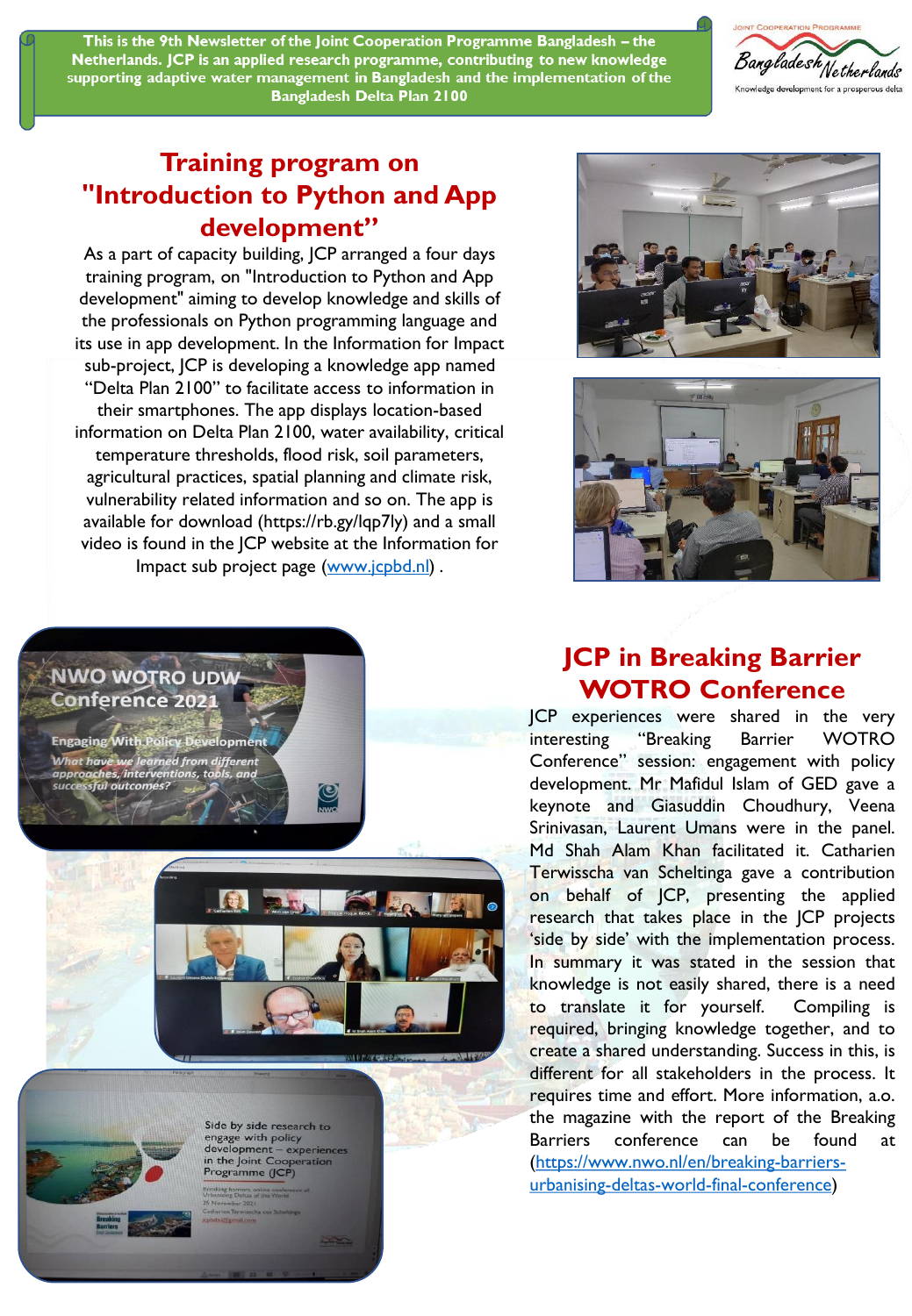This is the 9th Newsletter of the Joint Cooperation Programme Bangladesh - the Netherlands. JCP is an applied research programme, contributing to new knowledge supporting adaptive water management in Bangladesh and the implementation of the **Bangladesh Delta Plan 2100** 



### **Training on Development and Application of Bangladesh Metamodel for the Implementation of the BDP2100**

A 3-days training on Development and Application of Bangladesh Metamodel for the Implementation of the BDP2100 in Joint Cooperation Programme Bangladesh – the Netherlands (JCP) took placed at ICT lab, Bangladesh Water Development Board (BWDB) on the 16th, 17th and 18th January, 2022. Staff of the Ministry of Shipping, GED, SIBDP, BWDB, WARPO, DAE and BIWTA took part in the training, which was arranged by JCP with support from SIBDP on the request of General Economics Division (GED) of Planning Commission. The participants were from different backgrounds including engineering, agriculture, planning, design and also from policy level. They took an active part in the training by performing various exercises in the different lectures. The context of Bangladesh Metamodel (BMM) was discussed with regard to the implementation of BDP2100 as well as the participatory development process of BMM. Impact of BDP scenarios on Indicators, background and function of different modules of BMM, Example of BMM simulation, result visualization in Microsoft PowerBI was described in an interactive environment. The hands-on work method was well received by the participants, making them familiar answering questions using the BMM dashboard. Part-2 of the training was discussed among the participants, recommending the same participants for the next training, that is planned for in March/April 2022.